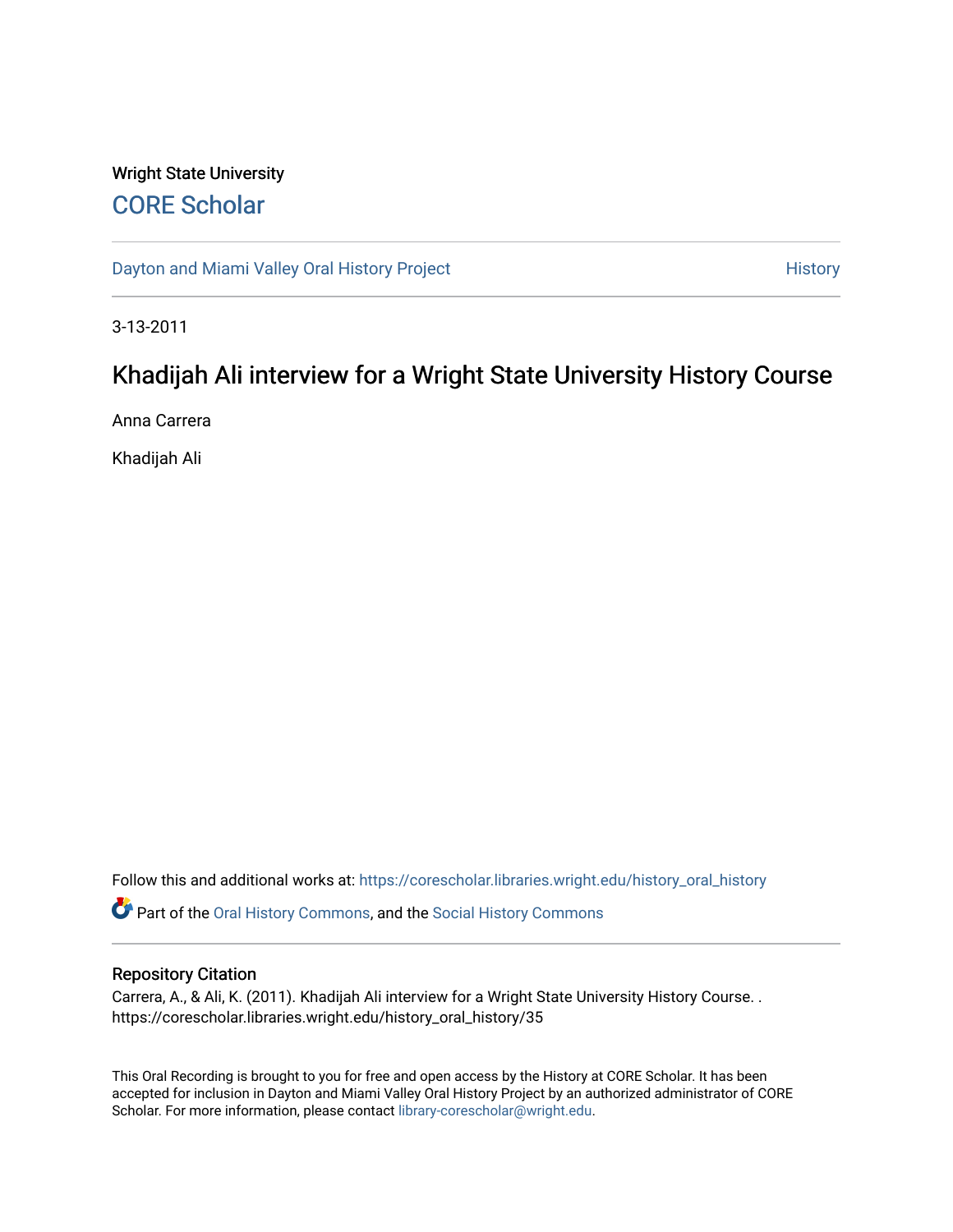#### **KHADIJAH ALI-1**

| Profile:           |                |
|--------------------|----------------|
| Narrator Name:     | Khadijah Ali   |
| Interviewer:       | Anna Carrera   |
| Author:            | Anna Carrera   |
| Date of Interview: | March 13, 2011 |

Subject: Oral History Interview with Program Coordinator and Co-founder of Circle of Vision Keepers. She discusses her life, activism, and message.

Key Words: Paul Arnold Recovery Seven Step Foundation Logo Therapy Socratic Method Ann Bass Academy Robin Herman Psychology of Incarceration Circle of Vision keepers Two Trees Inc. Hanbleyca House Inc Re-Enrty Ex-offender Advocacy

The Path to Service: An Oral History Interview with Khadijah Ali Introduction to Oral history, Dr. Marjorie McLellan, Winter Quarter 2011

On March 13, 2011, I interviewed Khadijah Ali at her home on Woodman Dr. in Dayton Ohio. We conducted the interview in her living room.

Khadijah Ali was born in Chatanooga to a single mother who later moved to Dayton Ohio where Mrs. Ali would come to be raised. Her father was a local Dayton entertainer that she came to know later in her life. She experienced a lot of challenges in her youth she had to work through. At the age of sixteen she was raped by a gang and left for dead. After that time she struggled with addiction, crime, and incarceration. Mrs. Ali went on to overcome her challenges and thirty years ago began her community work with ex-offenders as part of the Seven Step Foundation. As part of the non-profit she was involved in event coordination, grant writing, group facilitation, and ex-offender advocacy.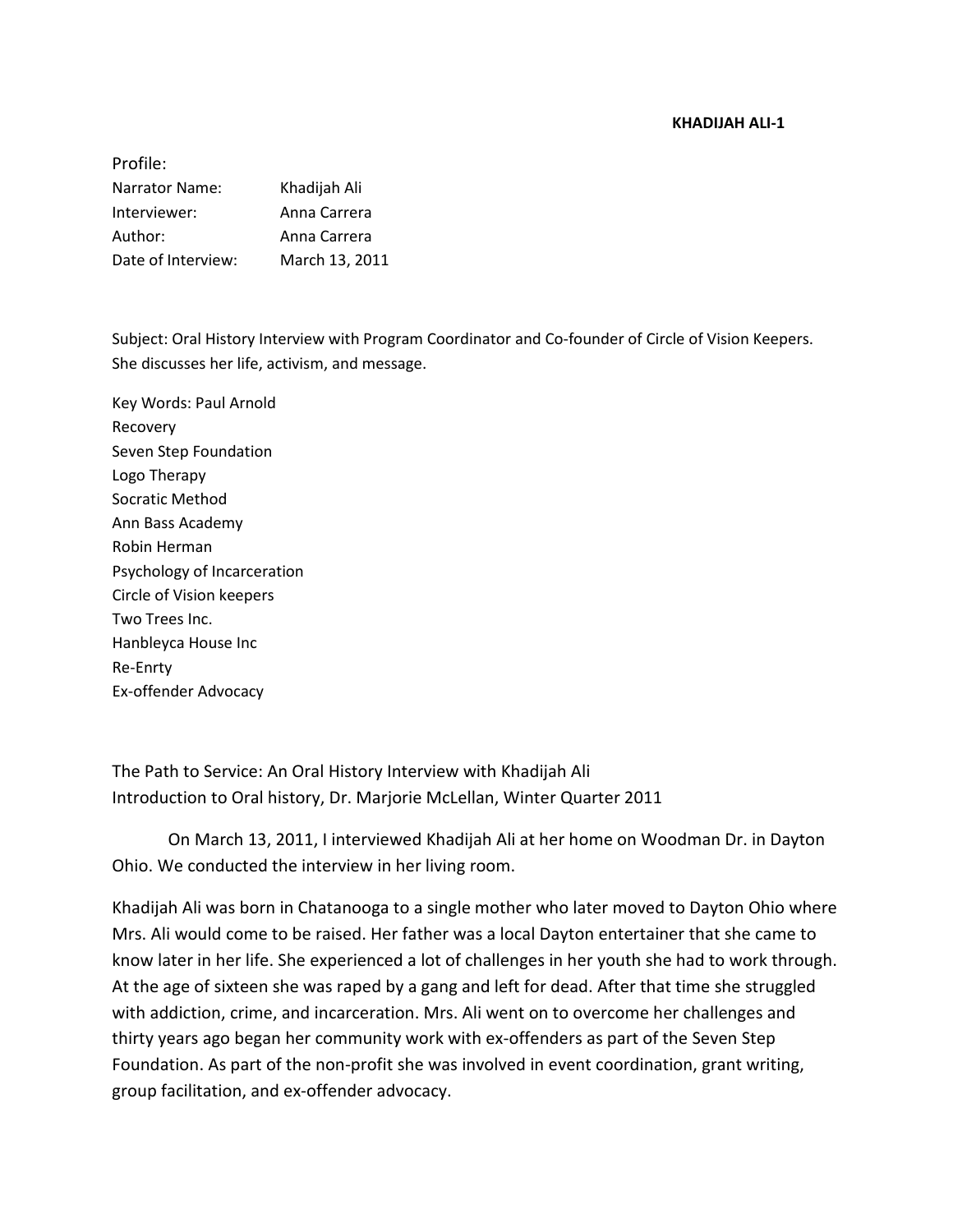#### **KHADIJAH ALI-2**

Mrs. Ali went on to work with different organizations over the years including Alvis House, Ann Bass academy, and Hanbleyca House. She has done a range of speaking events, in-service trainings, and therapeutic group sessions. In the last eight years, Khadijah Ali has been a consultant, facilitator, and trainer for the: Ann Bass Academy with Ed Lampton and Associates; Circle of Courage Recovery and Re-entry support groups, including Women's Issues in Re-entry and Recovery (Hanbleceya House, Inc.); and Psychology of Incarceration Re-Entry Project for Probationers (Montgomery County Probation Dept.). Khadijah is a trauma and incarceration survivor.

Currently Mrs. Ali runs an addiction and ex-offender support group called The Circle of Vision Keepers: Circle of Courage. She is also a board member for Advocates for Basic Legal Equality Inc. (AVLE). She deals with client grievances and connects them with legal aid. She also collaborates with Two Trees Inc. At the end of May, Mrs. Ali will head a project involving the opening of a second-hand shop to support ex-offenders.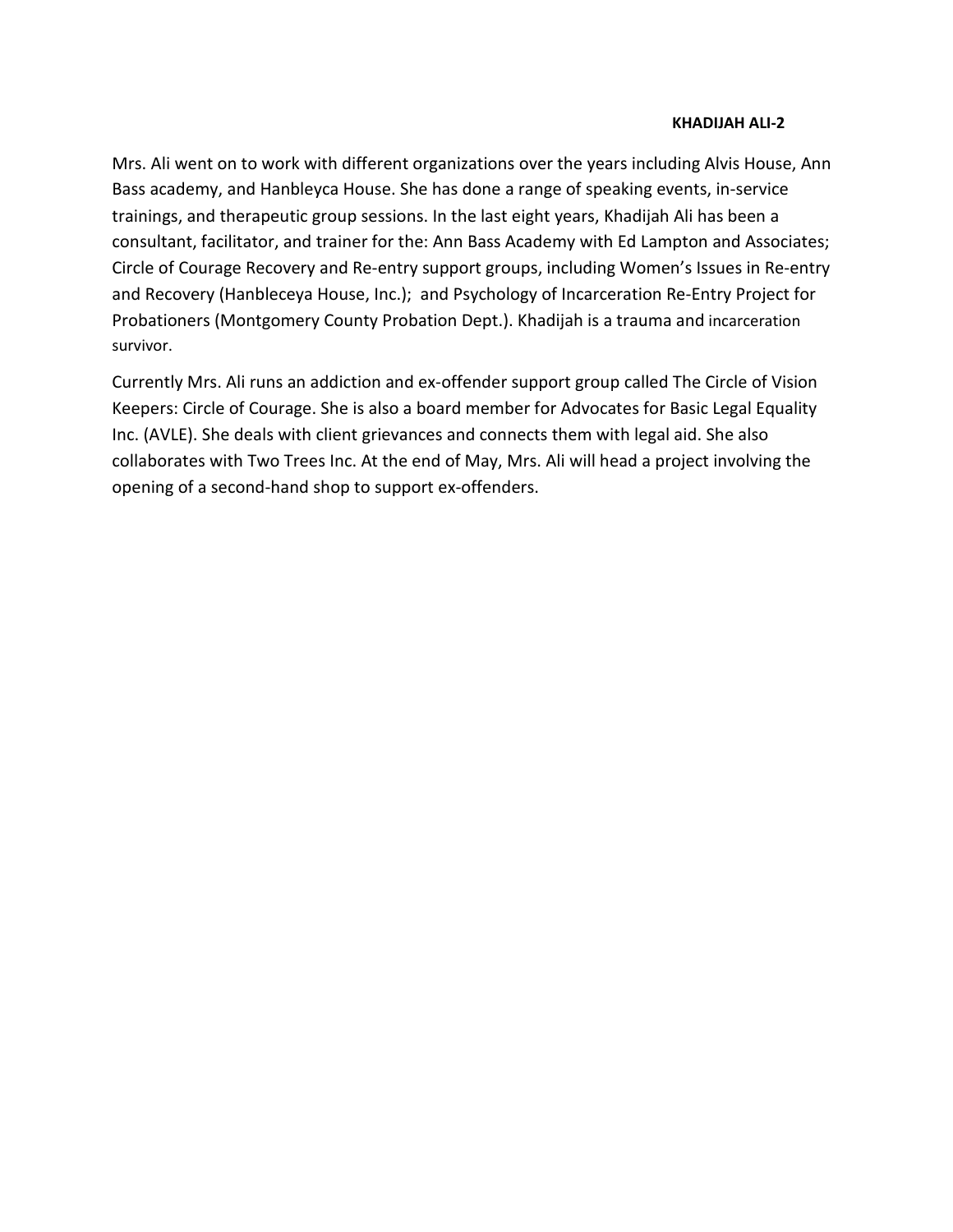### **Oral History Interview**

**Name of the Project:** : Oral History Interview with co-founder and Program Coordinator of The Circle of Vision Keepers, Khadijah Ali

**Name of the project director: Marjorie McLellan, Department of Urban Affairs and Geography, Wright State University Archives or repository**

**Interviewee/narrator name** Khadijah Ali **Interviewer name** Anna Carrera **Others present Place** 3401 Woodman Dr. Apt 108 Dayton Ohio (Interviewees home) **Date** 03/13/11 **Length of recording:** 42:58 **Original format:** digital video recorder

**Keywords:** : Paul Arnold Recovery Seven Steps Logo Therapy Socratic Method Ann Bass Academy Robin Herman Psychology of Incarceration Circle of Vision keepers Two Trees Inc. Hanbleyca House Inc

**Indexed by** Anna Carrera

### **Index**

#### **00:00:00-00:06:31 Experiences growing up**

Khadijah Ali shares her experiences growing up which shaped her for her work. She recalls being the oldest of seven children. She shares how a life full of pain and suffering lead to her choices involving addiction and crime. She then explains how her path to recovery lead to her community work with others.

Key words: Paul Arnold Suffering Recovery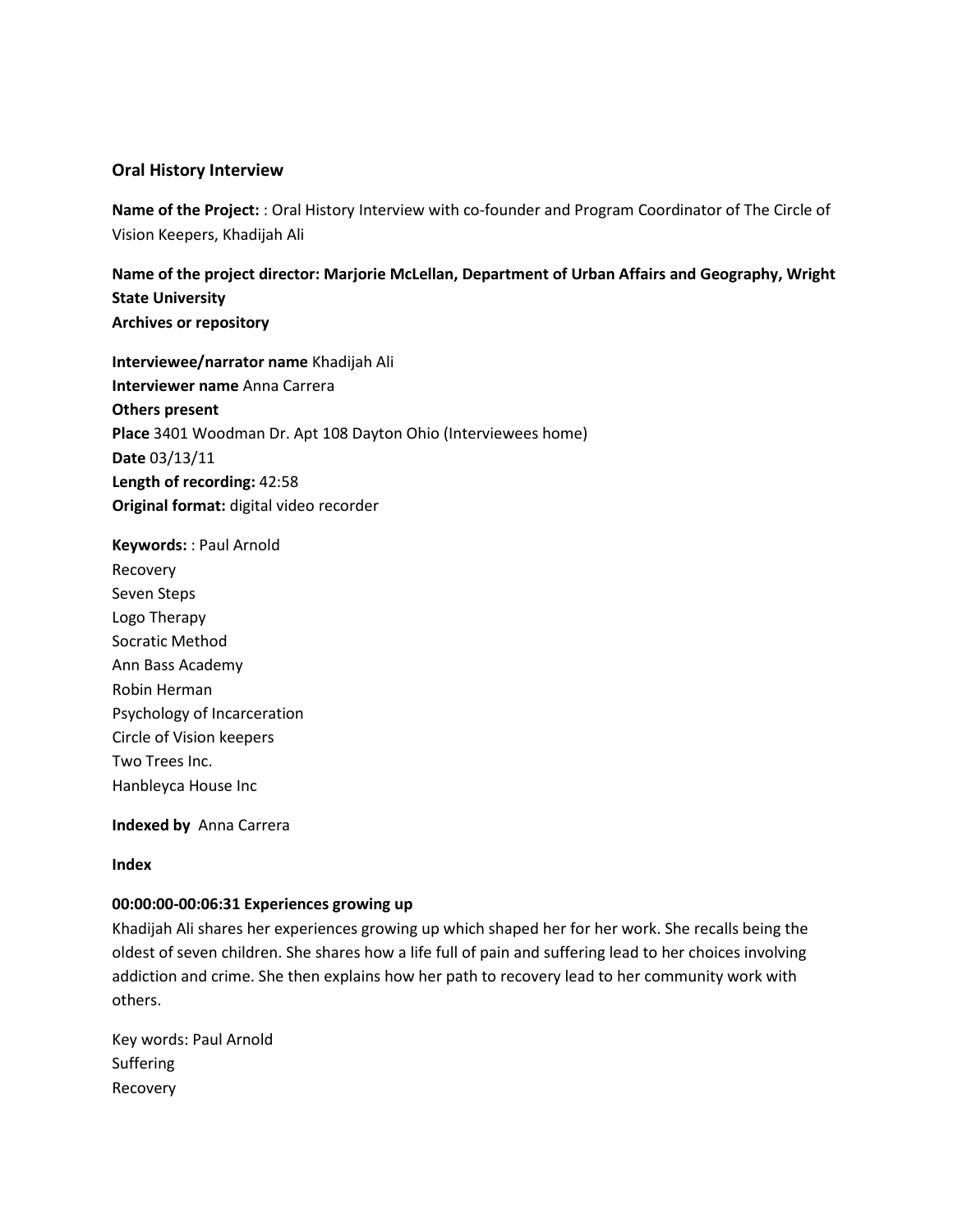Seven Steps

#### **00:06:31-00:12:10 Philosophy of Attitude**

Mrs. Ali talks about her connection to the philosophy of Victor Frankl. She shares how she uses her own life experiences to continuously learn and empower herself and others.

Key words: Victor Frankl Logo Therapy Socratic Method Rape Coping Strategies

#### **00:12:10-18:29 Working through Personal Issues**

Mrs. Ali reflects on her intimate relationships and her search for fulfillment. She explains how she came to find that what she was looking for she could only get from herself- love.

Key words: Seven Steps Addiction

#### **00:18:29-00:26:15 Getting Involved in Community Issues**

Thirty years ago, Mrs. Ali began her work and advocacy with ex-offenders. She began running programs in and out of prisons. She speaks about defining her own personal boundaries while empowering others (male inmates) to do the same. Mrs. Ali goes on to explain how her involvement changed over time working with different organizations. She reflects on working with teen mothers and their new babies.

Key words:Seven Steps Ann Bass Academy Monday Program Prisons

#### **00:26:15-00:35:23Philosophy of Community**

Mrs. Ali speaks about her involvement with Hanbleyca House and Robin "Doc" Herman. She describes her evolution of community.

Key words: Hanbleyca House Inc. Robin Herman Psychology of Incarceration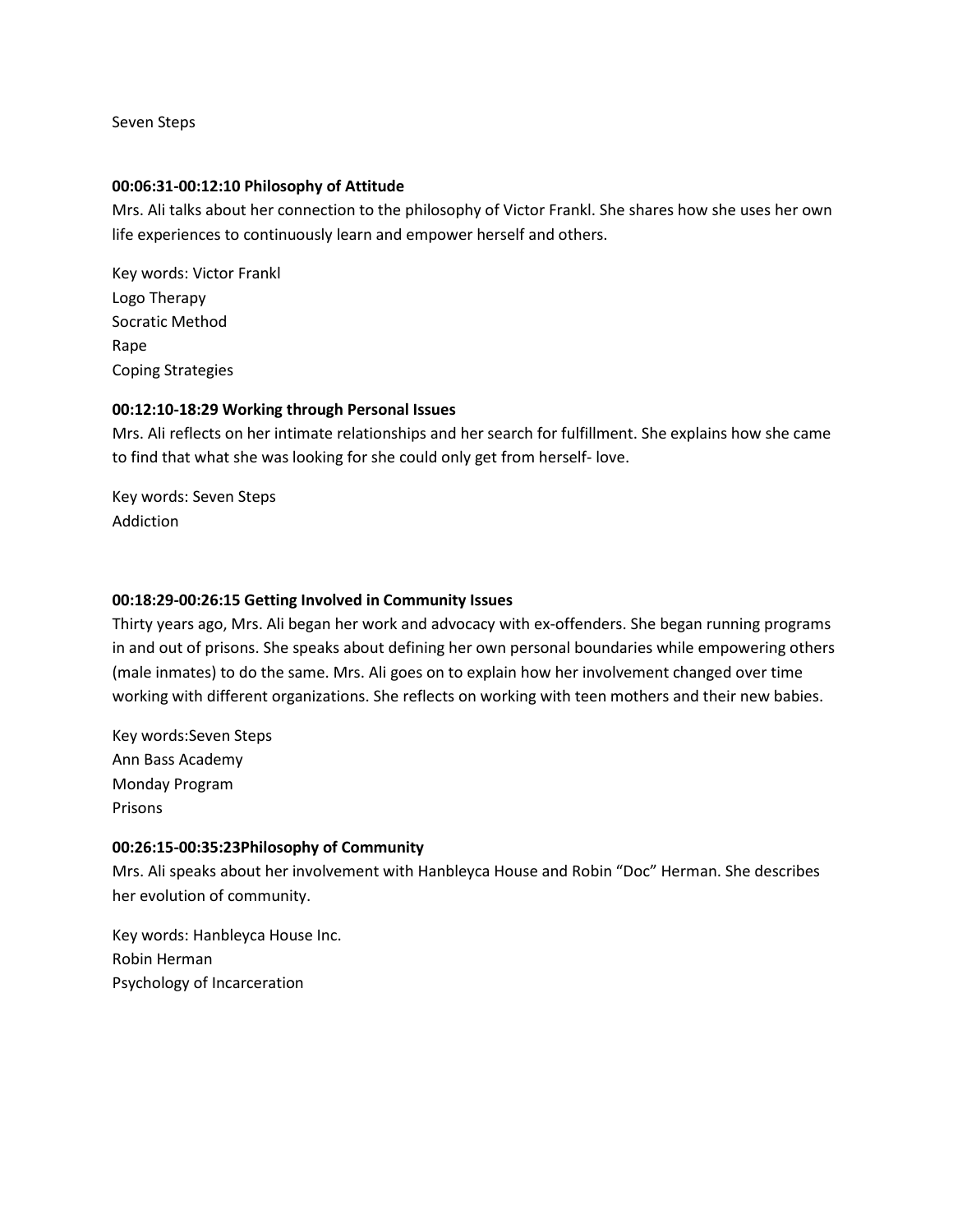#### **00:35:23-00:42:58 Philosophy of Empowerment**

Mrs. Ali concludes by describing her journey to personal transformation. She describes aligning her beliefs and her behaviors. She then describes how she empowers others by challenging them to take an honest look at themselves- their behavior and thinking. She goes on to share the impact her work has had on her friends and family. She also shares the lessons she has taken from her work and experiences.

Key words: Circle of Vision keepers Two Trees Inc.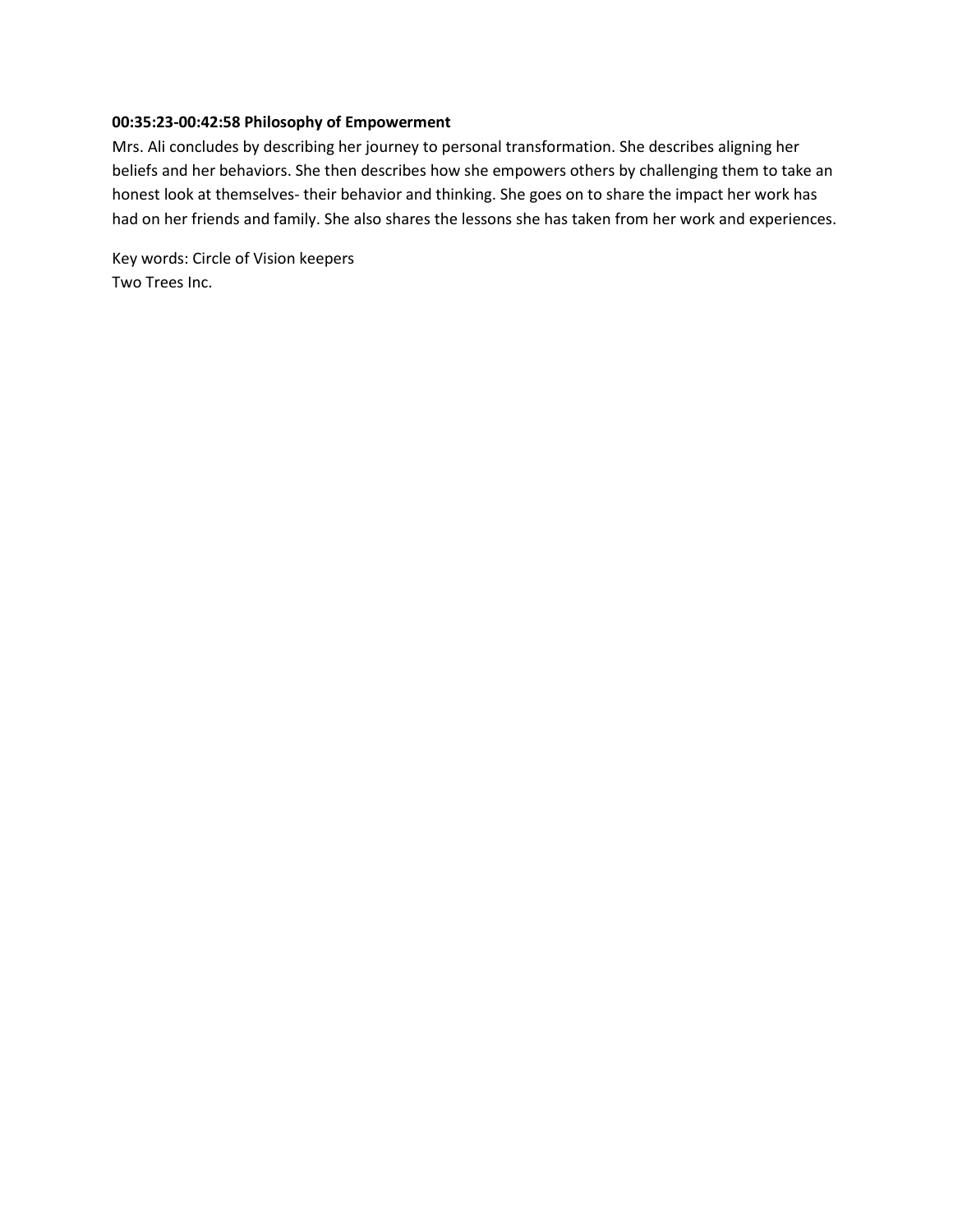### **Oral History Interview**

**Name of the Project:** The Path to Service: Interview with Khadijah Ali

**Name of project director: Marjorie McLellan, Department of Urban Affairs and Geography, Wright State University Archives repository**

**Interviewee** Khadijah Ali **Interviewer** Anna Carrera **Others Present Place** 3401 Woodman Dr. Apt. 108 Dayton Ohio (home of Interviewee) **Date** March 13, 2011 **Length of Recording** 00:42:58 **Original format:** Digital Audio Recording

**Transcribed by** Anna Carrera

### **Interview Transcript**

Carrera:

Khadijah, can you tell me about your childhood and experiences growing up?

### Ali:

Well, I was the oldest of seven. It was four girls, three boys. My parents divorced when I was very young and we learned a lot about family values, you know, learning how to depend on each other. Really I refer to our family as a little mini community. You know, which really helped me in my journey in being involved in other communities. Just always trying to do things to help someone and being, feeling needed. You know, just everything that goes into being a family. Loving, helping, needing, disappointments, pain, doubt, death, life; all of that. Basically my mother raised me and she was a strong disciplinarian. As I grew up I kinda rebelled against that, you know, started asking myself all those important questions ,that people, that I continue to ask myself today. Even though we do have a better relationship now that we're both old. You know, you just kinda live and learn.

### Carrera:

Do you feel that your experiences growing up have shaped you for the work that you do?

Ali:

Yes I do because it was a lot of suffering and pain and joy and love and everything that we experience in life. It's just that when I was younger I did not deal with issues. I held things in. And because I held things in, the ways that I dealt with different issues going on in my life , you know, was not in a healthy way. Can I tell about my rape?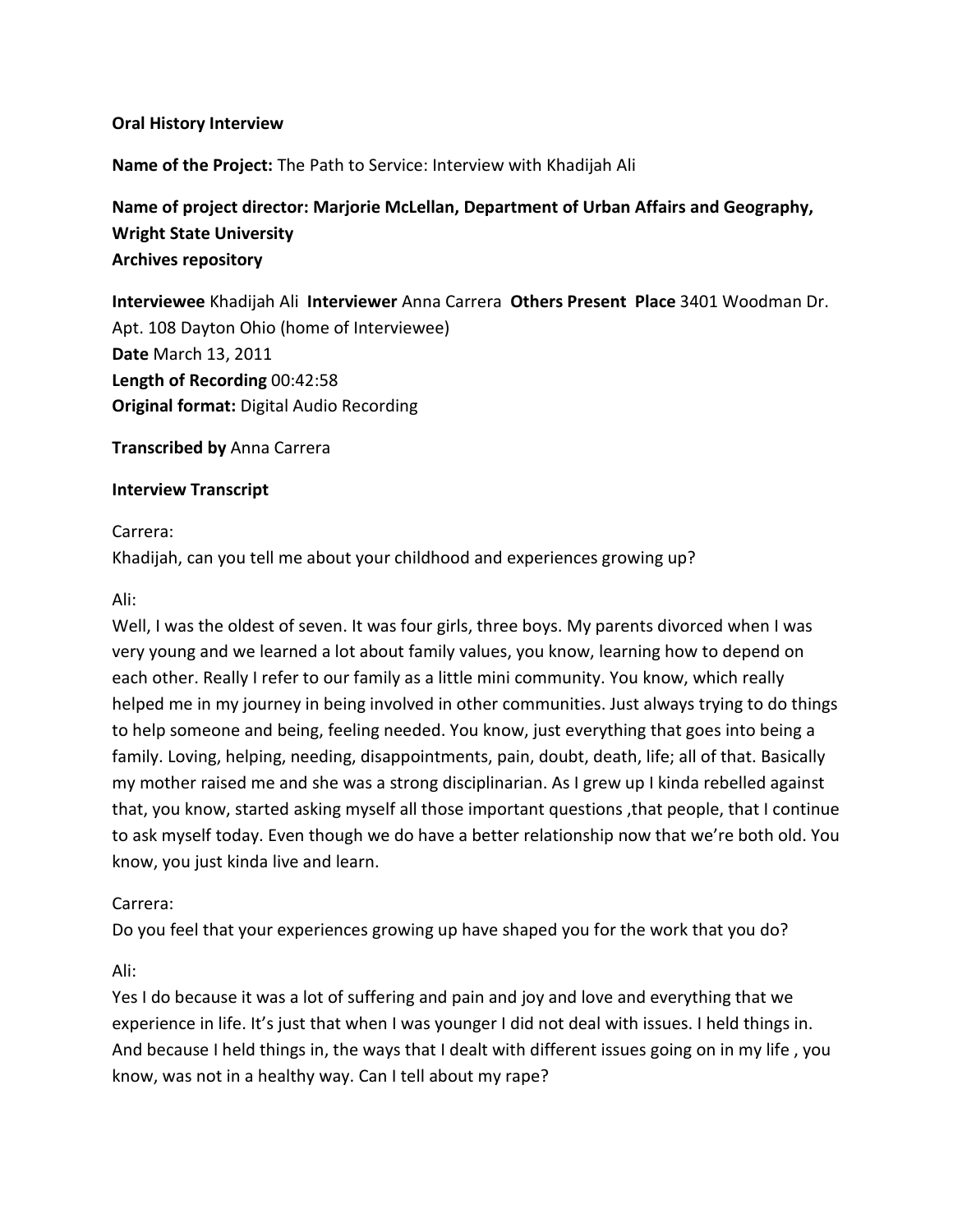#### Carrera:

You can tell about absolutely anything.

#### Ali:

At age sixteen I was gang-raped and I was basically left for dead and I was more afraid of telling my parents than I was of telling on the boys. And, as we all know, when you hold something in that painful that there's going to be a fallout in behaviors. Part of my fallout was alcohol drugs addiction eventually leading to crime, prison, and abuse. Some of the abuse was self abuse but also allowing myself to be abused. You know, I just chose a lot of abusive relationships. As I got older and started being more exposed to types of programs that would help me to take a look at my behaviors and wrestling with my spirituality, all those types of things, I now know I'm a survivor. Because for so many years I lived as a victim. But I know now I'm not a victim I'm a survivor because I'm still here. That happened when I was sixteen and I'll be sixty-two in May. I'm just really grateful for that. So yes, a lot of things that happened in my life, and it was many things, many people came and were in my life. You know, I can remember my first lady that I had as a counselor in drug treatment. She gave me the quote from Shakespeare, "To thine own self be true." And it must follow thou can't then be false to any man. All this time, you know, and every time I think about it it has a different meaning to me. At that time it was just that , okay, the truth is that I'm out of jail, I'm in a treatment center and whatever else happens, happens. Giving yourself up to chance. Not really planning anything or looking at anything being any different because my pain was so deep I didn't really think that my life would be any different. But as I have evolved through different relationships and marriages and children and wanting to start helping people who are going through the same problems that I've had myselfand many years of going in and out of prisons helping . Dealing with women with a ll types of issues, you know, divorces. And I'm basically finding out that all of the issues that we go through in life are because of behavior and our attitude about that behavior. The attitude about how we choose to look at it and deal with it. So, not knowing then, I kinda fell in line with the philosophy of Victor Frankl, who makes the statement, something to the effect that, "It's not so much the conditions that we go through but it's our attitude about it." You know, and unless our thinking changes then our conditions will not change. And so, really all these things were going on even before I was introduced to Victor Frankl about seven or eight years ago. But it just reaffirmed everything because I can just look back on my life, on the pain, and draw positiveness from that.

#### Carrera:

And thank you for sharing because all that is important, as significant things that lead to where you're at. So, your pain and your suffering, how do you think that adds to your work and what you're able to give now?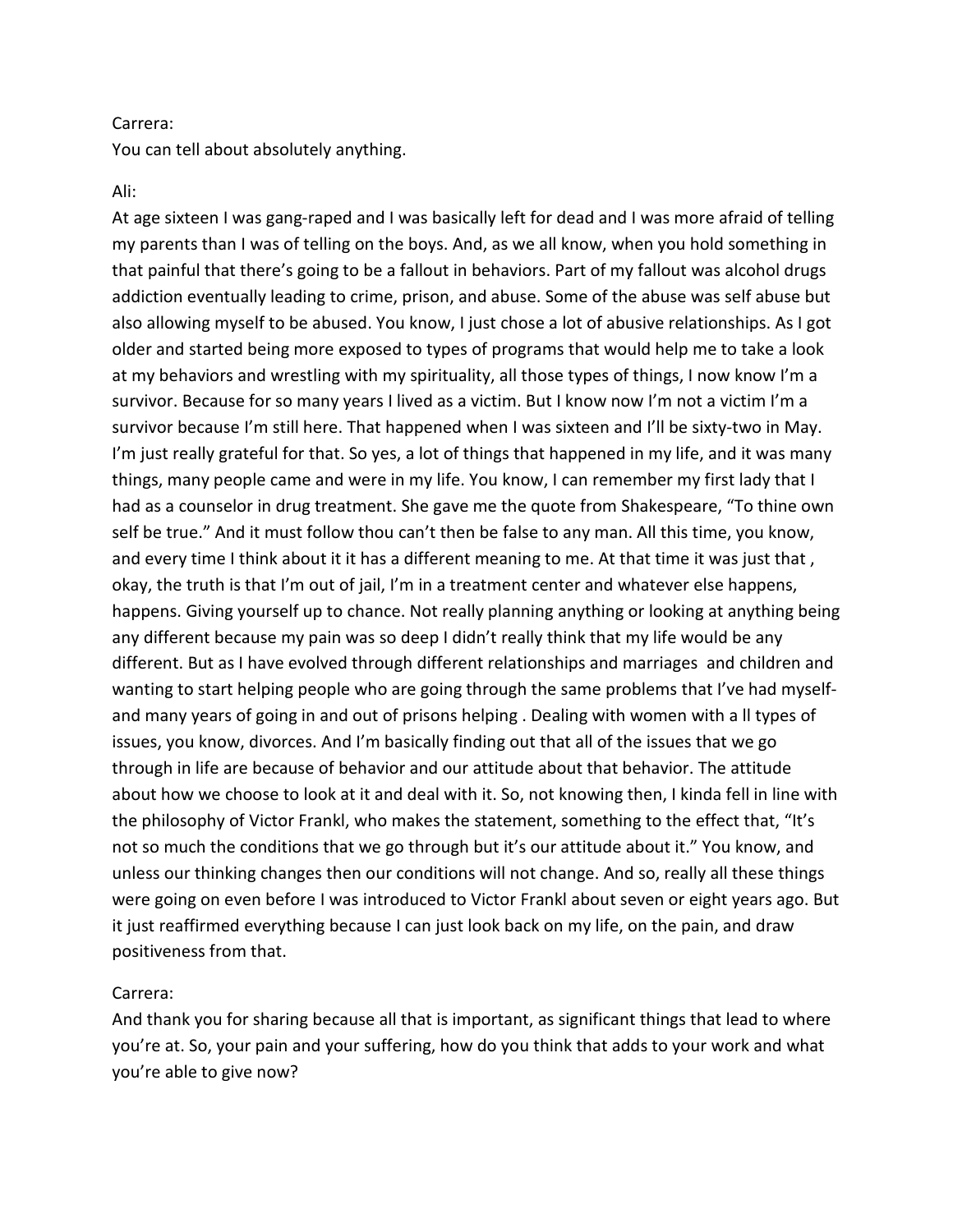#### Ali:

Well, what it adds to it is the fact that I've overcome a lot of that. And not saying that I'll not experience more suffering, more pain, but as you get older and you experience things more and you change you attitude about the things that happen, to you, you look a t it as a lesson. I choose to look at it as a lesson. Me and God argue every day. You know, sometimes days are good, sometimes days are not so good, sometimes decisions are good sometimes decisions are not so good. But, you know, I basically try to rely on that spiritual foundation and that experience base foundation. So, when I'm dealing with something and I'm wanting a positive outcome or I'm thinking, okay Lord I'm holed up into you and everything but everything just seems like it's going to hell. And I'm like, okay God what's going on, you know and stuff, and I'm okay with that. And so finally and I go through all that cussing and hollerin' and screamin' and cryin' I say okay, and what am I to learn from this? And that's basically what my overall attitude now is. What am I to learn from this? No matter what the situation is. And that is part of what I've been asking myself all my life. Without really asking myself but now I'm more conscious of it.

#### Carrera:

Yeah. What other things in your life do you feel like have shaped or lead you to your work?

#### Ali:

Well, basically the fact that, like I said, that I was abused. I was a rape victim. I've experienced jails prisons. I've been in unhealthy relationships. I've been in, you know, abusive relationships. I've been in good relationships. I've been in poor relationships and I've been in wealthy relationships. I've had just about every relationship person can possibly have. And even in all of those things, things have not always worked out where they have continued. Some relationships have continued but on a different level. Cause just like my first husband, I was with him for thirteen years, and he was an Islamic minister, and so I was like the Preacher's wife. So, my role being the preachers wife and what I thought being a Preacher's wife was then is a lot different from how I view being a Preacher's wife now. Like, yeah you're supposed to be a positive example for the community, and all that kind of stuff, but guess what sweetie, I'm still human. And guess what, if you step on my toe three times I'm gonna cuss you out. You know, that's just the bottom line. And then I'm gonna say, what's wrong with you, you know, why you keep stepping on my foot? Cause you see it down there. So, we learn. We learn about things. And because I've had so many relationships that have been, I don't want to necessarily say negative, but have been unhealthy, that now I'm striving to be more healthy myself. Really it begins with me. I was just like that song, "Looking for love in all the wrong places", you know. That was me. Looking in all the wrong places. I couldn't get it from heroin, marijuana, cocaine, I couldn't get it from those men I was having sex with. I couldn't, none of that, because my soul was still seeking. And guess what, it's in me. The love that I was seeking for out there is in me. I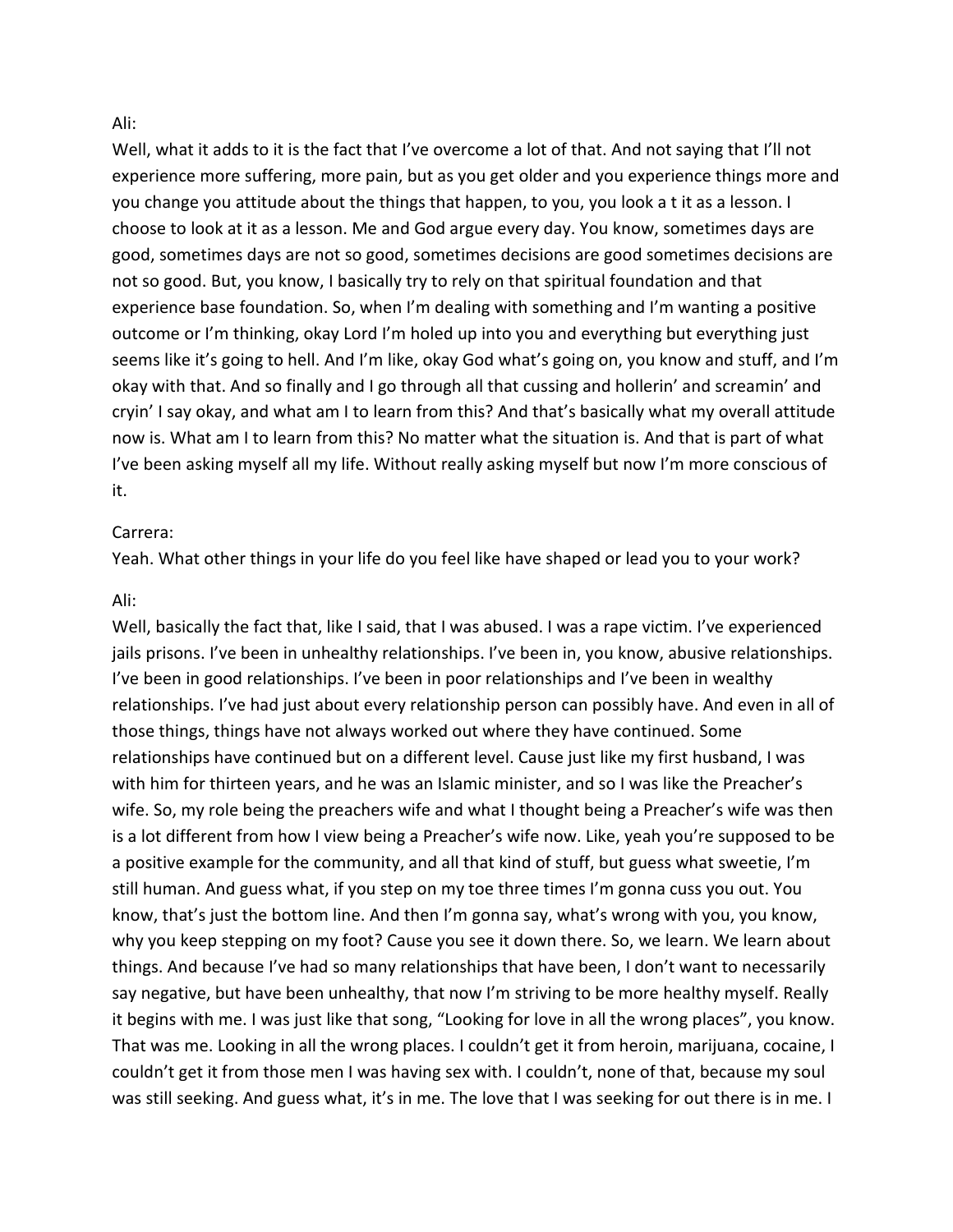had to start learning how to love Khadijah first. And that meant I needed to make some behavior changes. It wasn't just about saying that I loved me it was about showing that I loved me. And, like I said, that's what shaped me into doing the things that I do today because I know that I'm not the only woman who's going through this in life. So, I feel like one of my purposes, I am at an age where most women who have overcome over thirty years of heroin addiction, most of them are dead. They're in mental institutions they're blind. They're ugly. I'm not saying that I'm not ugly, I've got ugly ways (laugh). Sometimes, me as a person, but I feel like I'm a beautiful person because this is what I tell myself every day. For so many years in my past I always looked at myself in a negative sense. So, now I know that beauty is skin deep, you know. And it's spiritually deep and it's behaviorally deep and it's the way you deal and you treat other people. And this is something that I want to share with other women. That they can change if they want to change. And that we're responsible for the decisions that we make. Most of the time when we're in a relationship we want to blame the other person but we don't really look at what part we play in it. And then a lot of times we stay in unhealthy relationships because we feel like we can't do any better. Okay, that's part of that self-esteem. That low self-esteem that so many of us, with our insecurities, the lack of, oh God, how am I going to pay my rent. Those types of things, but I feel like a woman can do for herself if she needs to. Yeah, it'd be nice to have a loving relationship where all those things are happening, but, let's keep it real. It's not going to happen every day for everybody. So, if it's not happening for me, guess what, I need to make my own happiness. Cause my attitude now is I'm single, I've been celibate for a number of years. And the only thing a man can do for me is compliment how I already feel. Outside of that he can put it in a thimble and roll it down Woodman, I'm not on it. I'm not on it (laugh). You know, you can't bring me no mess that I can recognize. So, I can recognize the healthiness is a person.

### Carrera:

When did you first get involved in community issues?

### Ali:

Okay, well, I got involved with it over thirty years ago with my first husband because he was a male ex-offender and it was working through a program called the Seven Step foundation. It was one of my first exposures to a program that dealt with prisoner reform. At that point, that was in the seventies, and they called it rehabilitation back then. Then it was re-motivation now it's re-entry. You know, but all of them have the same meaning. My ex-husband says that the name changes but the game is the same. They're trying to find ways to help people reenter into society and live a healthier lifestyle. But, what are the institutions really doing? So, I just took it on myself because I knew that I had overcome some issues. You know, I got involved with the Seven Step Foundation and at first I was a board member. And from being on the board they put me on as a staff member. I was a prison program director at Chillicothe Institution, at the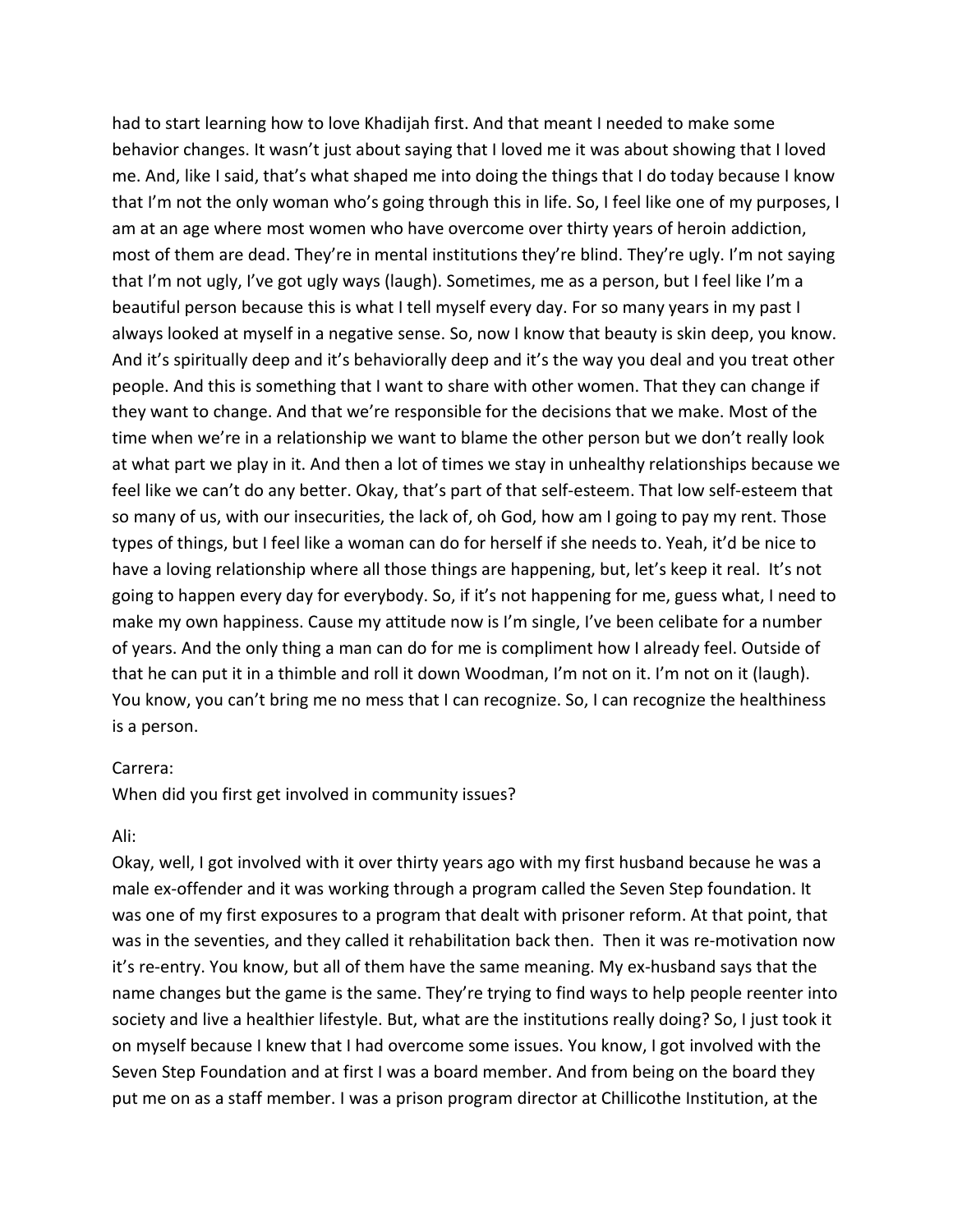old Mansfield, and Marysville, and Junction City which is now closed down. And it really gave those women a lot of hope seeing someone who had served time with them come back in doing something positive. And that whole concept of pre-release, even though it wasn't necessarily copyrighted or anything , me any another lady who worked for the Alvis House. We were going back into the Institutions, we had the old parole system where you got parole and then thirty days later they released you. So we would go deal with that thirty days and out concept of trying to prepare that person for reintegration, re-socialization, and reintegration with their families. So that started like way, way back. We should have patented it because now they're using it and stuff. You know (laugh). And then we had prerelease classes where we would go into the institution and talk about the kinds of things that they were dealing with like what kinds of things would help you be more marketable for a job, or about drugs, or unhealthy relationships. We really tackled a lot of issues with the women and the men. Now the men are a completely different animal. Because as soon as we'd walk in there we'd get whistles and all that kind of stuff. And said, now how am I going to deal with this because I was a small, petite, you know, very colorful in my dress and everything, and I didn't want these men to think that I was coming on. And the superintendent, he had problems. He'd say well if you have problems you can't come in here. So, I just told the men look, I'm here to help you with your life, make some decisions, but if you think I'm in here looking for a man you can just get on out of here. I said because I'm not the one. And from that point on I didn't have any problems. As a result of that the director of the institution said I was more powerful then the men because he said I knew what I wanted in a man and that's what I would bring out in them. As far as being more respectful of women and how to treat them and not to talk to them in a negative way. They couldn't play those games with me because they knew I'd call them on it. And if I called them on it they knew that they might as well not even come back. So, he said I was more powerful than even the male prison directors that he had had in there for years . So, that really made me feel good because before I had always used men as objects and basically the same way that they were using me. But I had to change my thinking and my attitude before I stepped in there with all those handsome guys sitting up in that institution. Honey, cause I'm telling you when you walk through there it's just like looking at GQ. You really gotta have yourself together (laughing). I'll be like, oh Lord help me. You know and stuff. I'd say I'm glad I'm married.

### Carrera:

Okay. So, how has your community work, how has that changed over the course of your life?

Ali:

Okay, well the only sense that it's changed it's been different programs. Because I went from the Seven Step Foundation and I did that up until the eighties. And then me and my husband broke up and I fell, you know how you are tested. Being tested in your behaviors that you think that you've got yourself together in. You know, try being married for thirteen years and think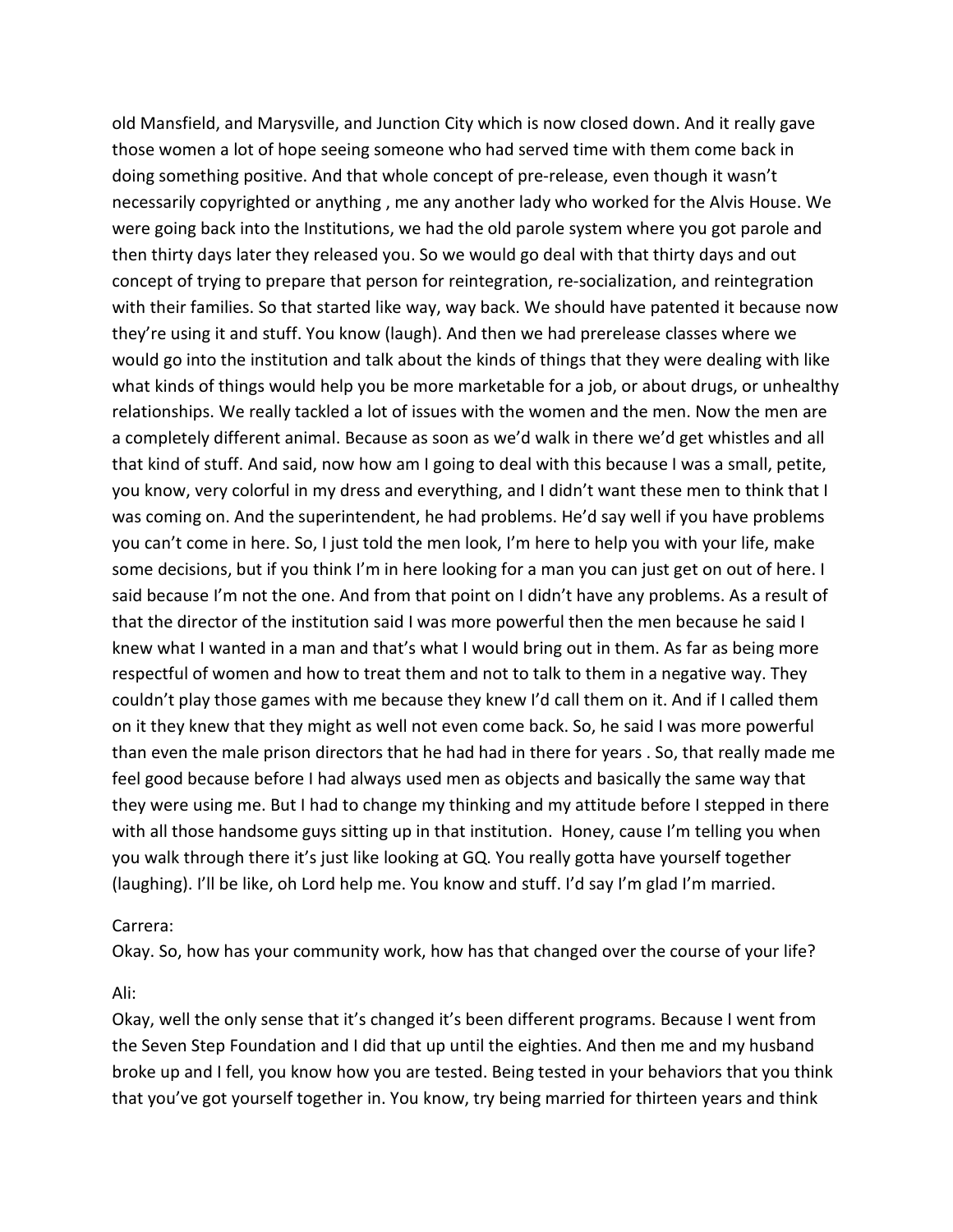that this is it and we're never going to get a divorce and then the next thing that you know you're breaking up. And you've based yourself off of that relationship. And that's what I had done. And as a result of that, you know, I backslid again. Because there was really not a foundation there. So, from that point on, when I went through recovery again, I thought well I've really got to start working on Khadijah. Not working on keeping a marriage together or raising step-kids. All those things are important, you know, but if I'm not working on myself, then what kind of meaning do any of these other things really have. What kind of meaning or substance will I be able to bring to the table. Because if those things are taken away from me, I still need to have me. So, this is what really helped and shaped me as far as having the courage to get involved with other agencies and continue the advocacy for prisoner reform. Not prison reform, because there's nothing I can do about how they run those prisons. When you're in the institutions they want to talk about the bad food and the way they're treated. I don't have anything to do with that. But, if you want to talk about what we're going to do when we get out and how our attitudes going to change. Talk about how these conditions are so bad that I'm not coming back so maybe there's some work that I have to do. So, the same things I was telling other people I saw again. That I needed to continue working on myself. So, as time went on I was involved with the Alvis House. I worked for them for awhile. That's a program for exoffenders. Then I worked for Youth Advocate Services and I was able to keep foster childrengirls with babies. We dealt with that bonding issue. With Children's Services, during that time, if the girl was pregnant they put the girl in one home and the baby in another and start visitation when the girl turned eighteen. But by then she's not really wanting to be a mother and the child has gotten use to the foster parent. So, I presented to Children's Services that there's a bonding issue there. She still needs to learn how to go to school become a parent as well. So, that was something that really strengthened me as a person- being able to guide these young ladies with their children. The only drawback, I don't want to say drawback, a lot of young ladies like to run away because of their relationships and what have you. So, I just made a rule, one of my disciplines for the group, was that if you run away then that's your choice and then your children have to go away to another home. And you will be separated and then the responsibility lays on you. It's not that I'm doing it, it's a choice that you've made because you've found something else more important to you at that time. And then as life went on I got involved with the Winner's Circle which is a program that deals with ex-offenders and re-enrty and then I met Dr. Robin Herman through Hanbleyca House. It was at a time where I had just got out of the Monday program, which was like a behavior treatment program. I knew that I didn't want to use drugs anymore I knew that I was tired of making unhealthy decisions in my life with relationships. But I just didn't know how to go about it. Then I was still in that blaming stage. Then Doc introduced me to The Psychology of Incarceration and Hanbleyca House. And Hanbleyca House was a community. And it was a community of, some people were exoffenders that were working on our lives. And we would come together once or twicw a month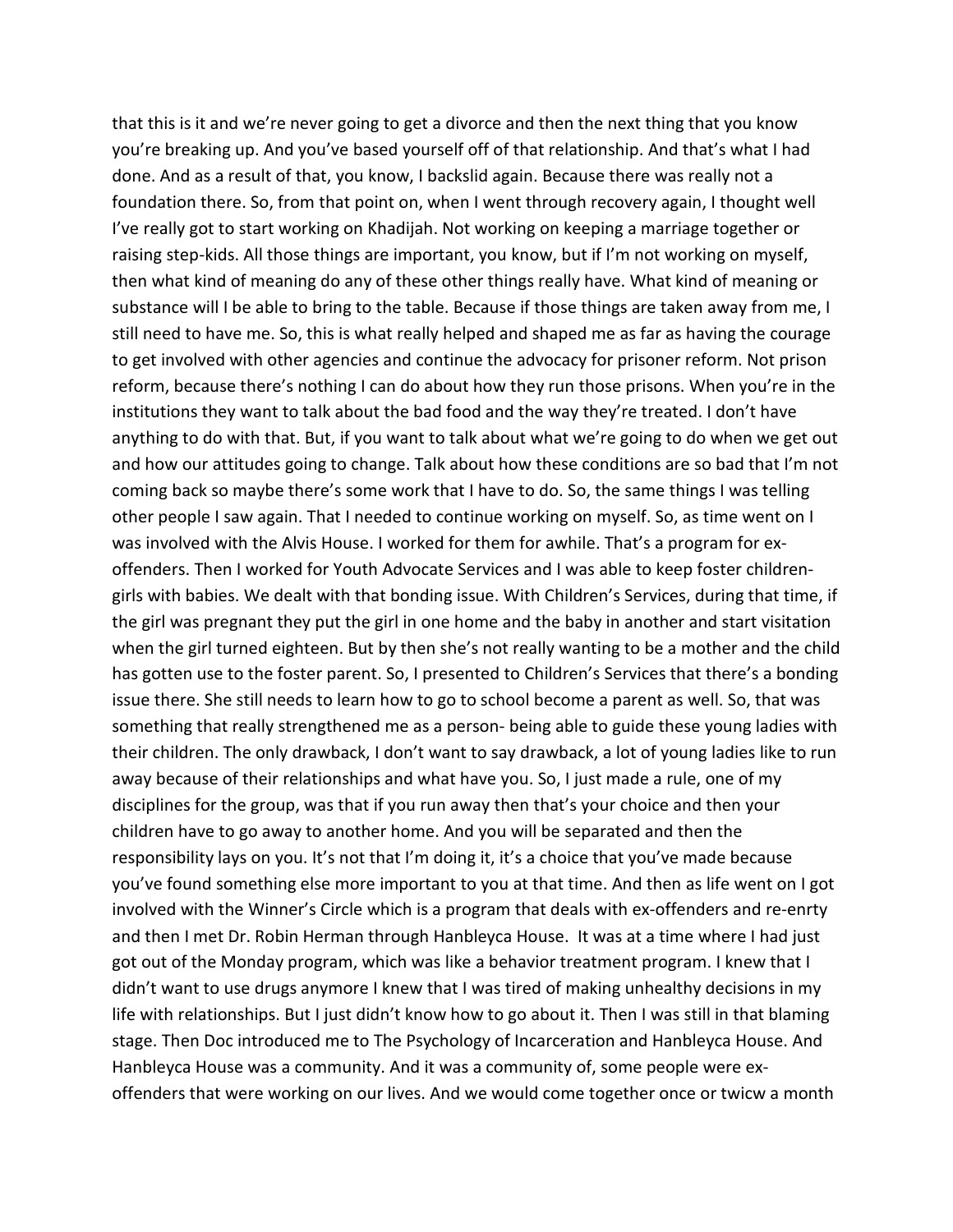and we would discuss a problem and if somebody had a problem and if somebody in the group could help that individual they would let them know that. We would have the talking circle where everyone could go around the room and talk about their issues. And you'd always hear this good positive stuff and that other people were experiencing the same things that you're experiencing but they're offering you alternatives. And thus began my life with Hanbleyca House. And it has spilled over into who I am today. Right now I'm project Coordinator with The Circle of Vision Keepers. Ans we're getting ready to open a second hand shop because Doc Herman, God bless his soul, he died in 2009 unexpectedly from cancer. He was my bother, my mentor, my spiritual person. I mean he was just so much to me in so many ways. He was someone I could trust and that I could talk to about anything. I always kid cause normally when you're in a relationship like that with a man you also go to bed with him, but I never went to bed with him (laughing). You don't necessarily have to put that in there.

### Carrera :

Alright. So, Hanbleyca House. What was it about the philosophy that attracted you to that organization? What about the philosophy is meaningful to you?

### Ali:

Basically the philosophy of Hanbleyca House was, Doc Herman always said you belong if you feel like you belong. And I cannot really think of more than two people that we've ever had to ask to leave a group in the whole eight/nine years that we were meeting. Because of their inappropriate behaviors or their disrespect of people. It was an arena of community well-being and what community really means to each and every person. Because everybody has their own definition of community. But it wasn't just a definition it was a behavior. If someone was moving everyone would get together and try to be there. If someone was hungry, you know, we'd try to find food. Whatever the situation was- if you just needed to talk there was always someone you could talk to. It was always just really being supportive in a family way. And that was the basic philosophy that brought me to the group, made me want to continue with the group, and has me doing what I'm doing now. It's knowing that when you're around people that care and are supportive and as Doc always says, when a person asks you to do something you just try to do something- whatever is humanly possible. Part of taking care of others is taking care of yourself. It was a continuous growth because we had workshops and we did different trainings and it was just ongoing. It was such a spiritual and a behavioral growth for everyone who took advantage of it. I'd like to say that everyone did but let's keep it real everybody didn't. Everybody had their own motivations. I can honestly say that the core group of Hanbleyca House was love and caring. Doc also inspired me to get in college after forty-five years. I never thought I was college material. So, right now I have my chemical dependency assistant license but I'm presently going to Sinclair in the mental health and technology mental health studies. My involvement in Hanbleyca House has helped me in other areas of my life like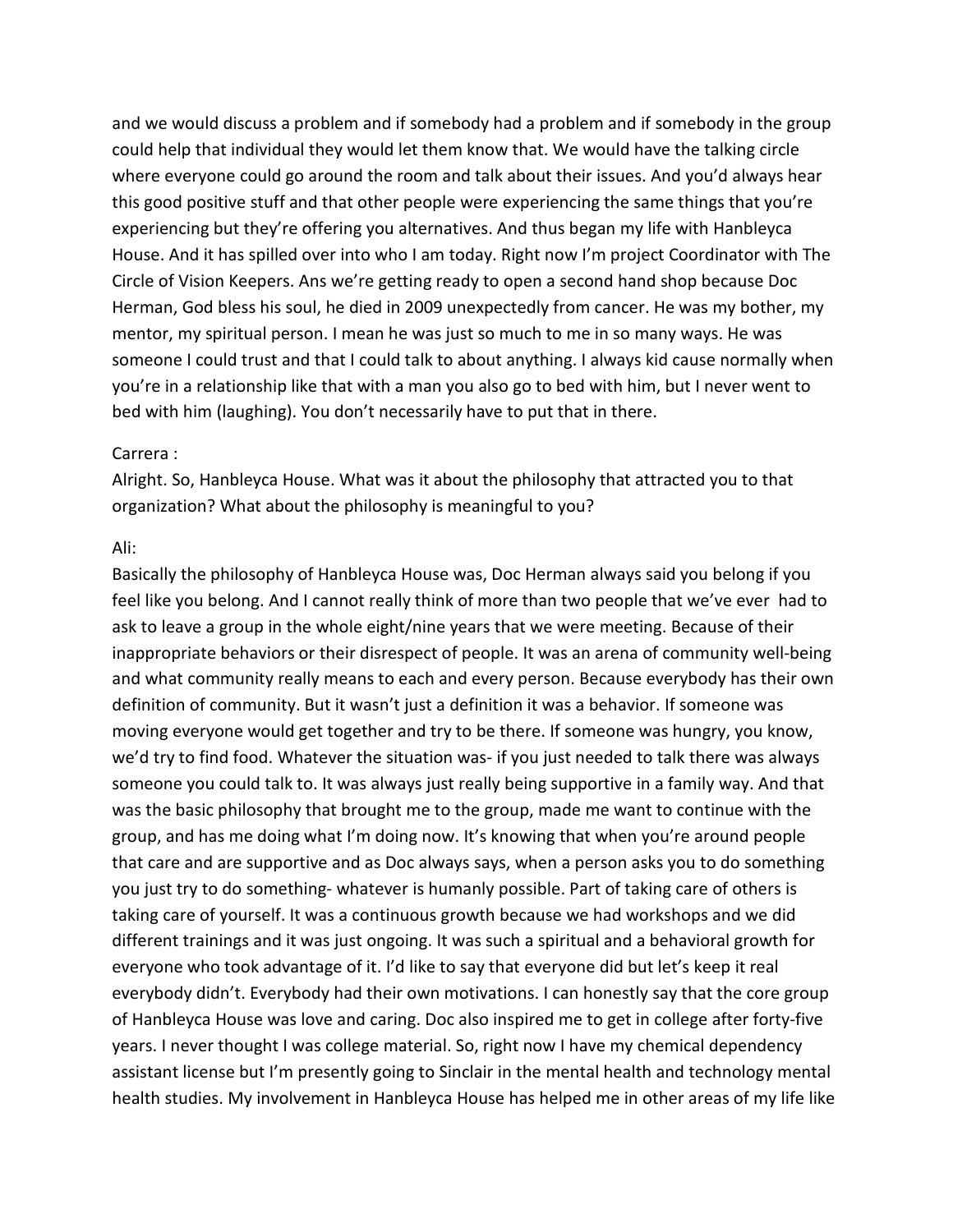my family. With me feeling like a family with Hanbleyca House with the unhealthy problems I was having with my own biological family it has helped me strengthen those bonds. Everything that I've learned I can use in other areas of my life and I'm just really grateful for that. It's just really inspired me. It continues to inspire me. I just hope I can be inspiring to others. I just pray that I can let them know that being involved with someone, or being involved with an agency, we must be caring. Doc always said rational detachment. I mean, all those things that go into behaviors and relationships you know. It applies in every area of our life. And basically, this is what we try to teach or empower ex-offenders or empower people who come to us with behavior issues no matter what it is. It could just be someone whose come to us whose a kleptomaniac. Our group is just so diverse, like I stated, I'm Muslim African American. Doc was Jewish. When we where doing a presentation he'd be out there and then he'd say I'd like you to meet my twin sister Khadijah, and out would pop this little African American woman and I'm standing next to a white Jewish man. And I would crack up and he would crack up and everybody in the audience would crack up. But that's just how much being family is more than just biological. It's behavioral, it's caring, it's on so many different levels. That's something that I really felt with him and that's something that I just plan to continue in the work that I do no matter where it takes me. And plus I've met so many Beautiful people since I've been with Doc. The relationships have continued. I know the one gentleman contacted me and he was asking me about different people and it's almost like now, first Doc was like the catalyst for everyone to gather to, cause you usually have one person that's in contact with everyone. Now it seems to be me. And he was saying, "Oh well, you need to gather all Doc's little children and I said yeah honey, you can call me mamma Doc then" (laughing). You know, that's an honor just to be able to keep those relationships going. I've burnt so many bridges in my past and now it's about building bridges. Building lives, saving lives as well as continue with my own.

### Carrera :

Can you tell me, how has your philosophy on how to really empower people changed over time?

### Ali:

Well, the major thing is that I use to feel like that if I tell them why aren't they doing it than that would get me frustrated. If I am an example I'd think well can't they see it? And that can be frustrating. The last workshop that I went to, me him and Anna, was at Kettering hospital while he was getting hes treatment and there was a lady there who was talking about the life of Victor Frankl. And there's a Gertha quote that, "If you treat a man as he is he will remain the same, but if you treat him how he should be and can be then he will become what he can be and should be." So that's my basic philosophy. I'm still gonna treat that person with respect. Just because you come to me and you're a thief, I'm not gonna treat you like a thief, even though I know you're a thief. I'm gonna treat you in a way that you can be- in a healthy manner.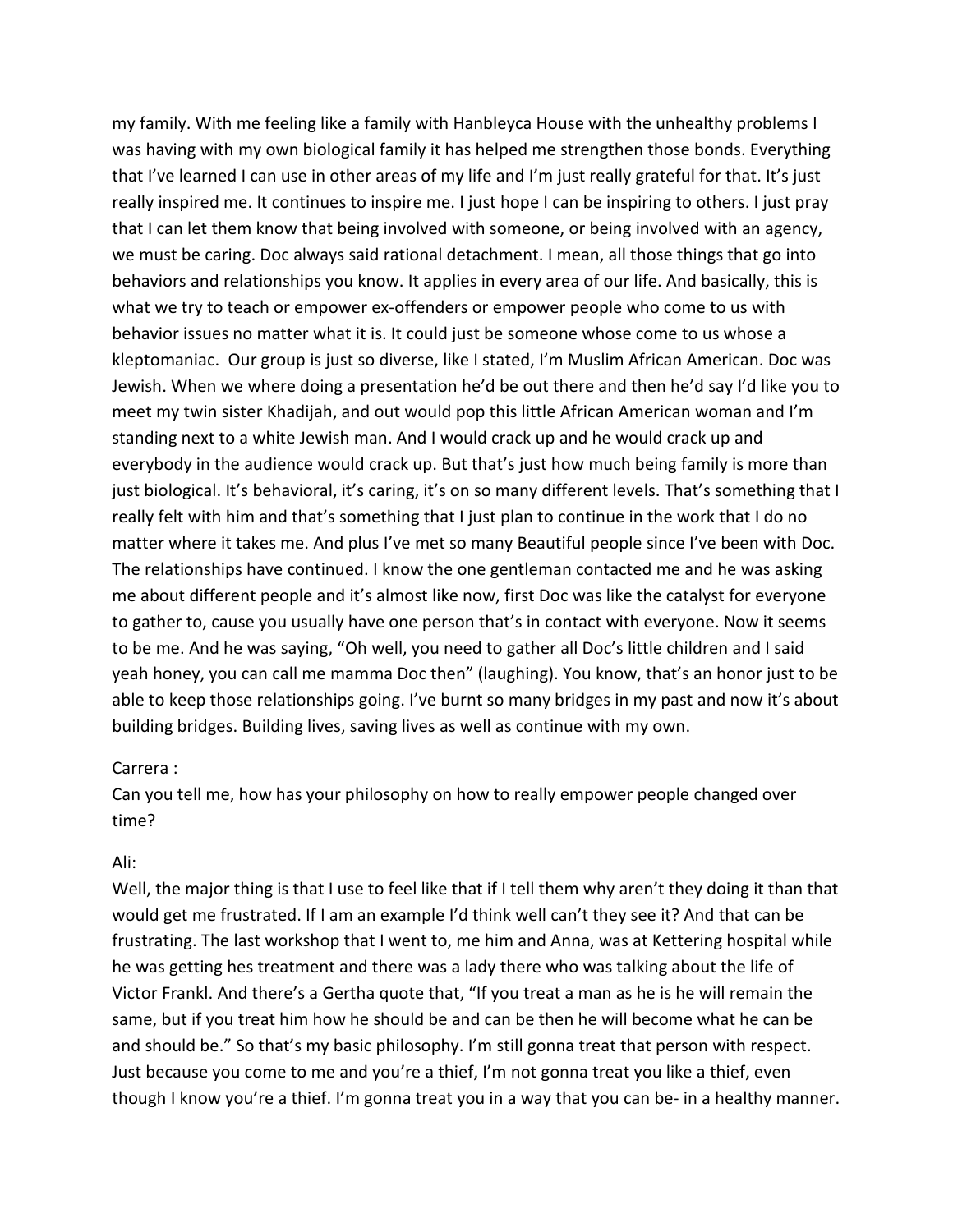And that's my philosophy today. That's one of my major philosophies as far as what has changed. I've tried so many different things. I've tried, you know, even to enable people. We've even had that discussion in Hanbleyca House about enablement versus being supportive. My thing now is just how can I be supportive.

## Carrera :

What are some of the challenges you've faced in your work?

## Ali:

Some of the major challenges where, I have a lot of health challenges. I was working at an agency and I fell over a computer monitor and it was just when I started school, just when everything was changing, just when I found out Doc was sick. And to me it was just like my divorce finding out, oh God, all the things that I said I have together I'm finding out I'm not so together. The basic challenge that I have with all of that is just knowing there are going to be challenges. And it's basically what my attitude is about them. There's always going to be challenges, there's always going to be disappointments. There's always going to be death. There's always going to be life. There's always going to be suffering. But what is my attitude about it? And that has been my major-major challenge. Is just trying to balance all of that in relationship to me because I am just such a caring person. And I know that about me. And I want people to be well. Especially the people that I care about most. I really want them to be happy.

# Carrera :

Yeah. What lessons do you carry away from your work?

# Ali:

That everything is a lesson. That's the main thing. That everything is a lesson. That everything changes. And that, no matter what the lessons are, as long as you have a foundation of love, no matter what- whether you're getting it or receiving it, you know, don't be expecting it or anything. But no matter what someone else is doing that that should not change who I am as a person. And that also has to do with Victor Frankl. That no matter what my conditions are, I ask myself. Does that change who I am as a person, as a woman, as a Muslim, as an advocate, as a friend. That's the basic lesson that I've learned in life. There's always going to be conditions, there's always going to be problems, there's always going to be changes in environment. But does that change me as a person. That's my basic lesson.

# Carrera :

How has this work impacted your life and the life of you friends and family?

Ali:

Well, basically it's strengthened it in a lot of ways. Because I'm finding my boundaries. And I'm